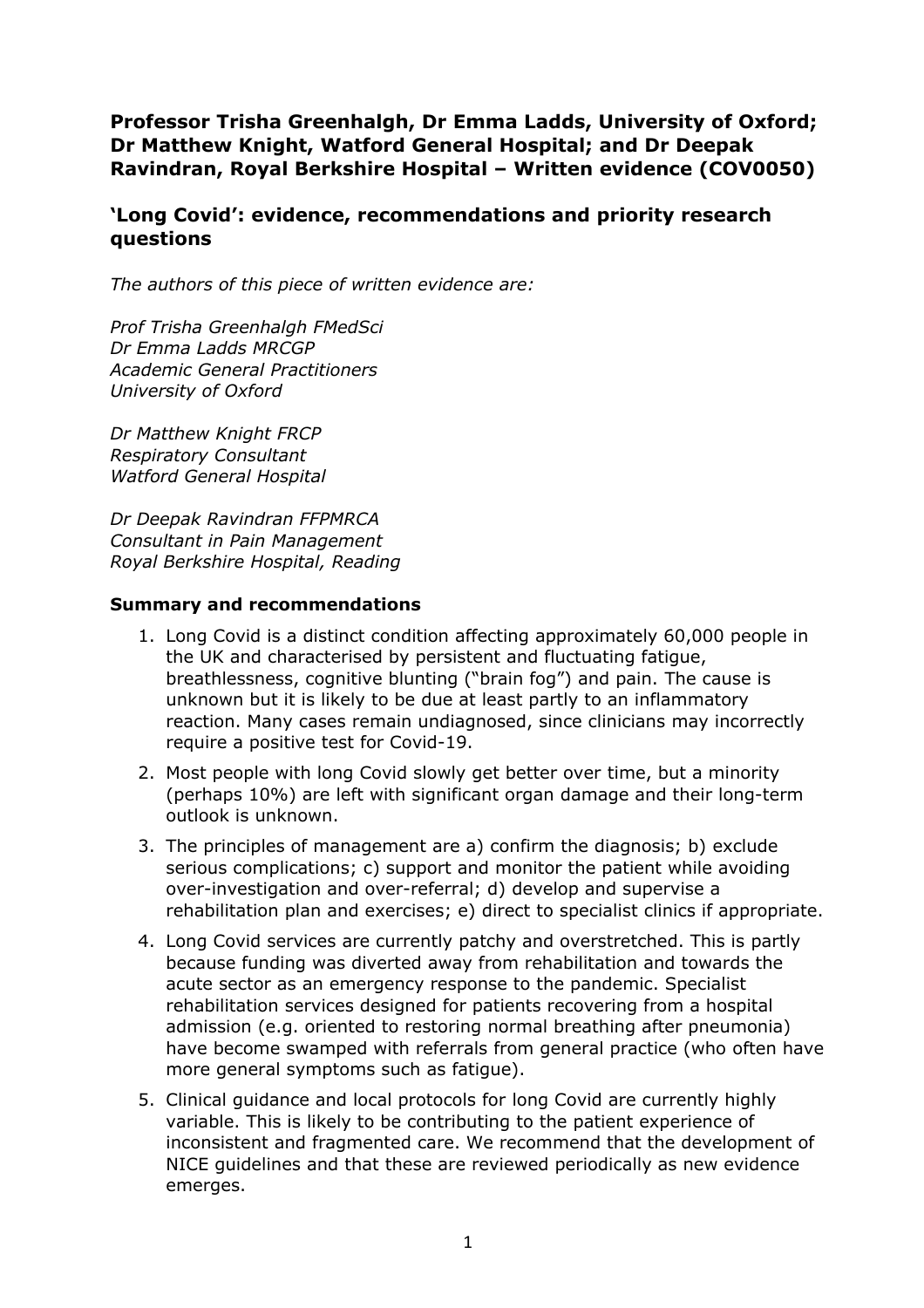- 6. We recommend that a 4-tier clinical service be developed:
	- a) Tier 1: resources and support for self-care.
	- b) Tier 2: generalist care including a therapeutic relationship in general practice and a community-based interdisciplinary rehabilitation service led by allied health professionals.
	- c) Tier 3: specialist care including system-based investigation, management and rehabilitation.
	- d) Tier 4: specialist management of specific complications.
- 7. There is a significant research agenda on this new disease. We suggest five priority areas for research:
	- a) Basic science studies on upstream causes, including genetics and metabolomics.
	- b) Observational studies of long-term outcome, especially in nonhospitalised patients.
	- c) Trials of interventions, including different rehabilitation protocols.
	- d) Studies to optimise and evaluate the service model, including virtual wards and remote care.
	- e) Interdisciplinary studies of how socio-economic and racial disadvantage affects the development, course and outcome of long Covid.

# **What is long Covid?**

**Long Covid** is the name patients gave to Covid-19 that hasn't got better yet. A recent BMJ review defined **post-acute Covid-19** as symptoms lasting 3-12 weeks and **chronic Covid-19** as symptoms beyond 12 weeks.<sup>1</sup> Importantly, some people whose initial Covid-19 was mild (and who were never hospitalised) may go on to develop chronic symptoms and vice versa.

Broadly speaking, patients with long Covid fall into three groups:

- A. People who were very ill (perhaps on ITU) with acute Covid-19 and now have significant long-term organ damage (e.g. lungs, heart, brain, kidneys) along with weakness and debility;
- B. People who were not so ill in the acute stage but who also now have some evidence of long-term organ damage; and
- C. People who have persistent symptoms after Covid-19 but who don't have persisting organ damage.

Whist the first two groups account for considerable illness and suffering, they comprise a **relatively small proportion of long Covid patients**. For example, a study of 110 patients discharged from hospital after acute Covid-19 found that three-quarters still had symptoms (usually of breathlessness and fatigue) at 12 week follow-up but only one in eight still had an abnormal chest X-ray.<sup>2</sup>

# **What are the symptoms?**

People with long Covid experience a wide range of persistent (and often fluctuating) symptoms including **cough, breathlessness, fatigue, fever, sore throat, chest pains ("lung burn"), cognitive blunting ("brain fog"), muscle pains, anxiety or depression, skin rashes, and diarrhoea**.1-5 Control of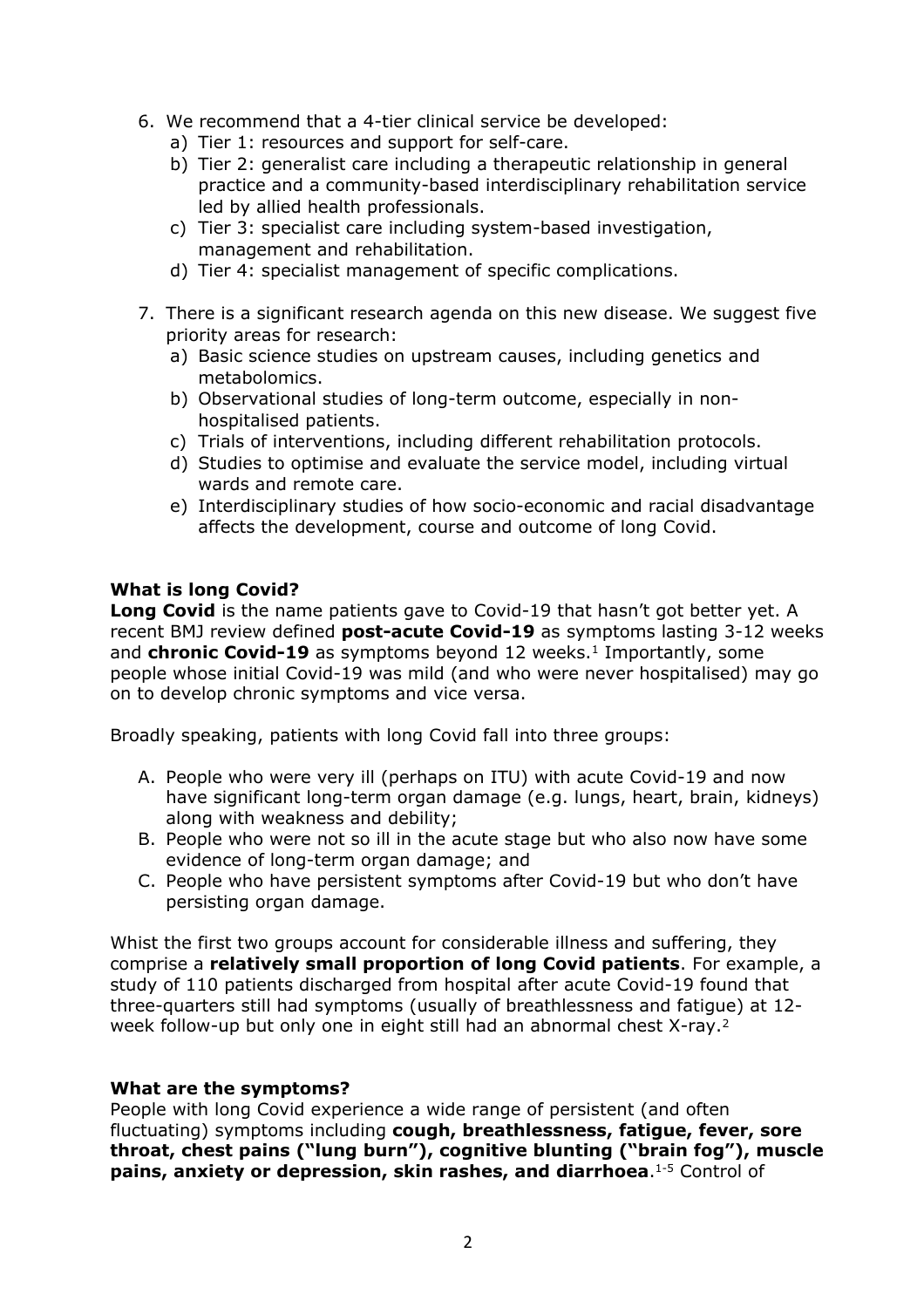**chronic conditions** such as diabetes, inflammatory bowel disease, or rheumatological conditions may deteriorate.

Relatively rarely, patients may develop thrombo-embolic complications including **heart attack, stroke and venous thrombosis** (DVT), or other serious conditions such as **heart failure or heart rhythm abnormalities**. It is, of course, important to identify (or, more commonly, exclude) these serious complications.

# **How common is it?**

Estimates vary (e.g. those based on self-surveys of patients recruited from Facebook groups imply higher incidence,5 presumably because people who got better didn't join a group). The figures we trust most suggest that of people who have had Covid-19:<sup>6,7</sup>

- **10-20%** are still unwell after 3 weeks (though many of these are in group C above and essentially 'on the mend')
- **1% are still significantly unwell** after 12 weeks

Of this 1%, the predominant symptom varies depending on which if any organs are affected (e.g. fatigue, fatigue and breathlessness, cognitive blunting, palpitations or dizziness from fluctuating blood pressure, chronic pain, depression or anxiety).

Based on these figures, approximately 60,000 people in the UK probably have long Covid. A GP practice with 20,000 patients in an area of high Covid-19 incidence (e.g. London, Leicester) is likely to have:

- Up to 2000 patients who have had Covid-19 (whether test-confirmed or not)
- Up to 200 patients whose Covid-19 required a sick note for more than 3 weeks
- Up to 100 patients with *some form of* chronic Covid-19 (i.e. not completely better by 12 weeks)
- 10-20 patients with *seriously debilitating* chronic Covid-19 (e.g. unable to work or take part in normal family life or leisure activities)

# **How is Long Covid diagnosed?**

Long Covid is a clinical diagnosis – i.e. it's **based on a medical assessment and does not need a positive swab or antibody test** (more specifically, a positive test is helpful if present but of no value if absent or negative). This is because

- a. back in March-May 2020, most people were never offered swab tests even if they had symptoms;
- b. an antibody (blood) test indicates past infection it does *not* confirm that the person's current symptoms are due to long Covid;
- c. the tests aren't 100% accurate in particular, false negative results are common (and a positive antibody test may become negative over time).

Long Covid is therefore best diagnosed by **a history consistent with acute Covid-19 followed by a prolonged recovery**. This manifests in a variety of ways but is usually dominated by fatigue and breathlessness, particularly on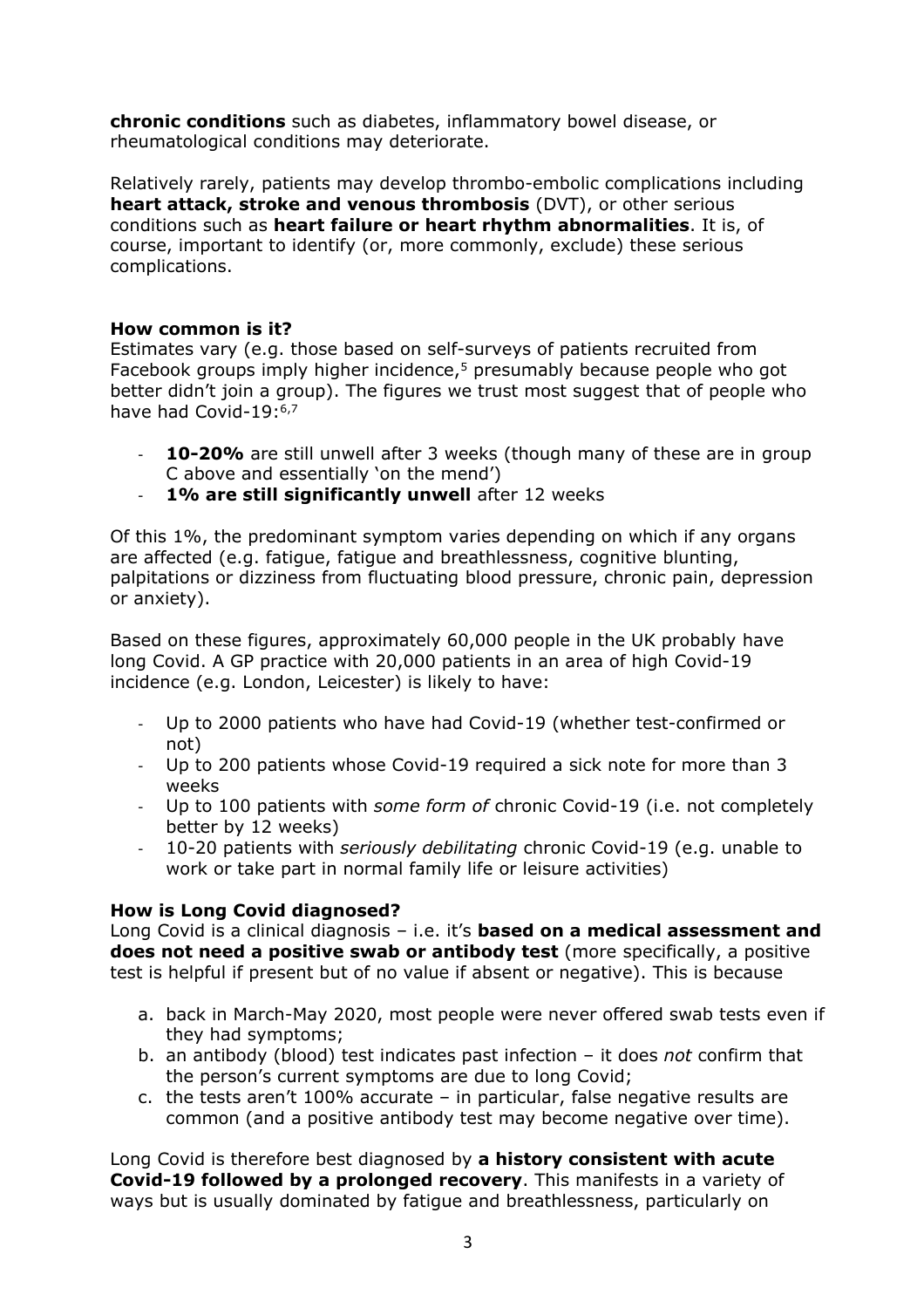minimal exertion (and therefore causing severe functional limitation). Note that other diseases (e.g. asthma) have no definitive laboratory test; they are diagnosed clinically.

### **What causes it?**

We don't know exactly, but there is evidence that long Covid is associated with a powerful **inflammatory (immune) reaction**,8 involving **vasculitis** (swelling of the inner lining of the blood vessels).9

### **How serious is it?**

For some people, the sequelae of Covid-19 are very serious and potentially lifethreatening – mostly because of **thrombo-embolic complications** (clots in the blood vessels of the brain, lungs, heart and other organs as a result of inflammatory reaction). For others, the problem is more **post-viral fatigue** (prolonged exhaustion that prevents them getting back to work and normal activities – which, while debilitating, is rarely if ever life-threatening). However, biopsy and scan studies suggest that even patients without symptoms of thromboembolic disease after Covid-19 may show signs of organ damage.<sup>10</sup> Because of this, people with long Covid need **careful monitoring and a cautious approach to rehabilitation**.

### **What are the risk factors?**

There is remarkably little peer-reviewed data on risk factors for long Covid. People with **pre-existing conditions** are at greater risk of severe disease and more likely to require hospitalisation; these patients are likely to have a prolonged recovery time.11,12 In one study, 87% of the hospitalised population, who had significant rates of **hypertension, thyroid disease, immune disorders, chronic obstructive pulmonary disease, and diabetes**, still exhibited some symptoms at 60 days.<sup>11</sup> However, many patients with long Covid had no preexisting conditions.

The self-survey from a large online patient community found that **58% of respondents had at least one pre-existing condition**, with the commonest being asthma, vitamin D deficiency, acid reflux disease, and autoimmune disorders.3 Of that sample, only 4.4% had been hospitalised. Medical conditions such as diabetes, heart disease and kidney disease predispose to thrombo-embolic complications after Covid-19, but previously healthy people also get them.

#### **What is the chance of recovery?**

Reassuringly, **most people seen in Covid-19 rehabilitation clinics slowly recover** (unpublished data, MK). Because Covid-19 is a new disease, the longterm outlook in the minority whose symptoms persist beyond 6 months is unknown. However, there may be parallels with other coronavirus diseases. Some patients with SARS went on to develop a **long-term illness with widespread pain, fatigue, depression and sleep disturbance**.13,14 **Post-traumatic stress disorder** has also been described after SARS.<sup>15</sup>

Hence, whereas the acute and post-acute manifestations of Covid-19 were **predominantly respiratory**, the **longer-term sequelae may turn out to be more systemic** and (for some who have been traumatised) psychiatric. The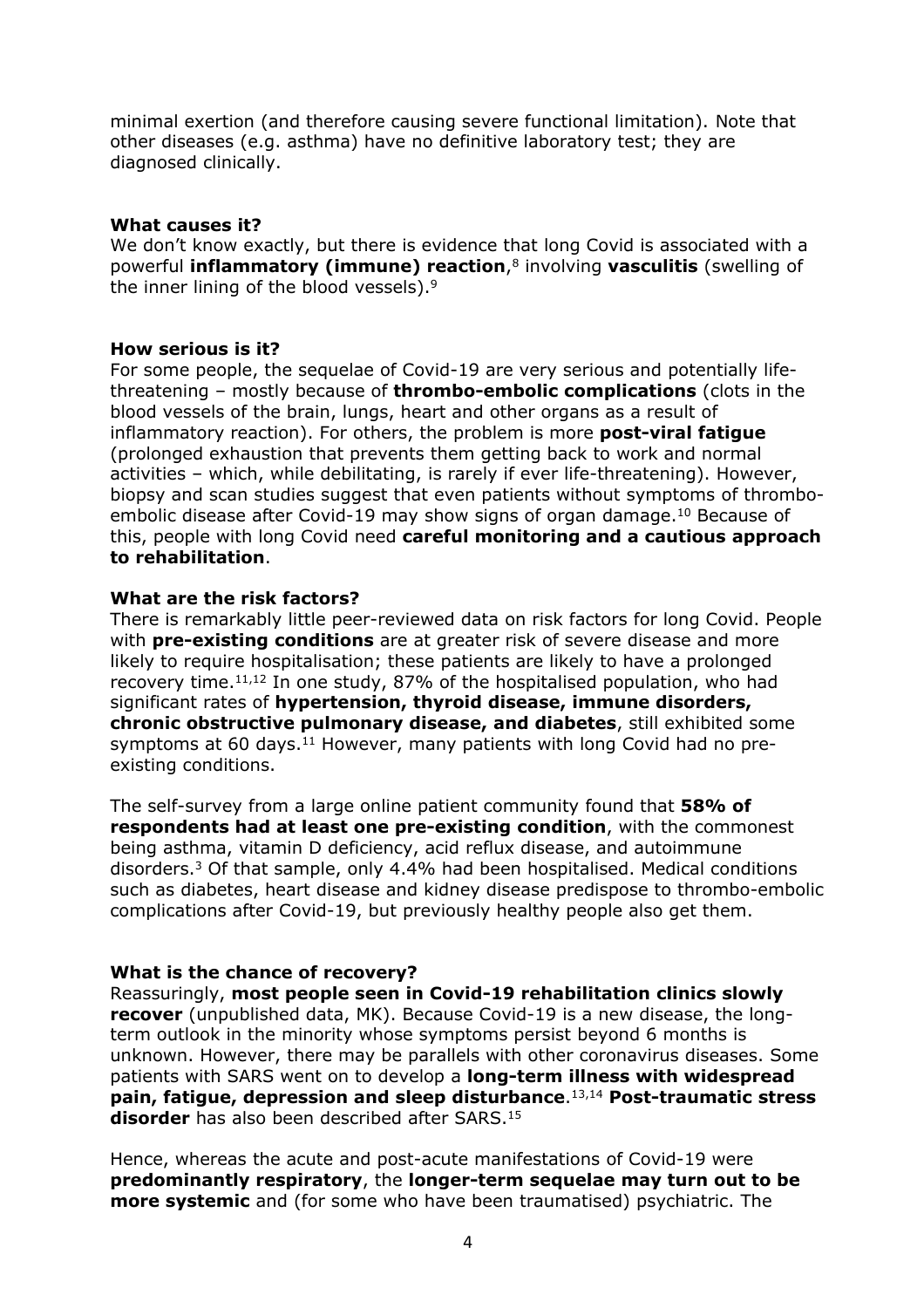overlap with myalgic encephalomyelitis (a syndrome of profound tiredness, generalised pain and difficulty functioning, probably due to several different underlying causes) is unknown.

# **What do patients say?**

Thousands of **people with long Covid have come together in online communities**, many of whom feel dismissed by their physicians as over-reacting to "mild" illness. They have undertaken and published their own research studies (which have informed the list of symptoms listed above). $3,16$ 

Research interviews by the Oxford team with over 100 people with long Covid (currently being written up for publication) have identified **five key 'touch points'** in current service provision:

- a. **Dismissal:** patients are told there is nothing wrong with them or that they are just anxious (absence of positive test may be misinterpreted as evidence that the patient does not have Covid-19).
- b. **Unclear lines of responsibility** e.g. GP triage service tells patients to call NHS111 (because they have mentioned the word Covid); NHS111 says call the GP (because it's not acute).
- c. **Fragmented care:** specialist services look at "one bit of me" (and confirm, for example, no heart attack) but no clinician considers the disease as a whole.
- d. **Gaps in services:** patients are told there is no rehabilitation service locally or that it has exclusionary referral criteria (e.g. must have had a positive swab or antibody test, must have been admitted to hospital in the acute illness).
- e. **High burden borne by the sick patient:** organising appointments and tests requires considerable effort and persistence (e.g. one patient we interviewed took 12 phone calls to secure a simple repeat prescription of an asthma inhaler).

# **How are patients with long Covid currently being managed?**

Care of the patient with long Covid is **extremely variable** across the country. Covid-19 rehabilitation **services have typically arisen ad hoc** and in a locally path-dependent way in both secondary and community care, perhaps led by a local clinician with an interest. Referral criteria and management protocols are inconsistent and feature **both under- and over-investigation**. Whilst **paced activity**, as recommended by the Royal College of Occupational Therapists,<sup>17</sup> appears to be an important component of management at all levels, there is much uncertainty around who should receive what kind of rehabilitation.

General practitioners are still **operating largely remotely** in a service structure designed for infection control in the acute phase of the pandemic. All **requests for appointments are triaged** and channelled to self-care (i.e. the patient is refused a consultation), NHS111 (the patient is advised to call the NHS phone line), telephone or video call-back appointment, or a face to face appointment. In this context, **many patients fail to secure a full clinical assessment** (history, physical examination, baseline blood tests) a clear management plan, or ongoing follow-up; in some cases the GP does not accept the diagnosis of long Covid.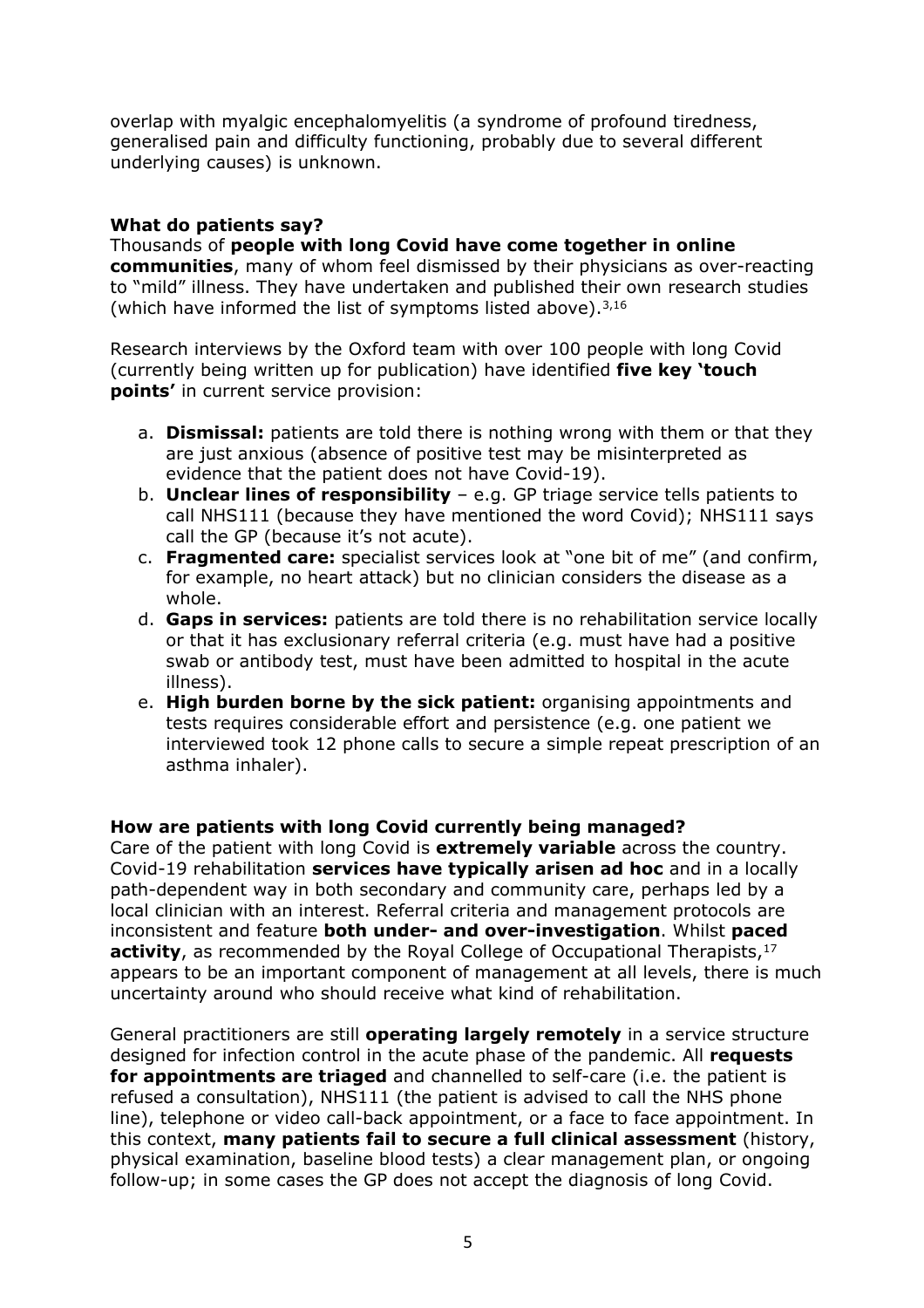In our view, there is an **urgent need for interdisciplinary guidelines**, spanning both primary and secondary care, to be developed at national level, preferably by the National Institute for Health and Clinical Excellence, and for these to be reviewed and updated promptly as new evidence emerges.

#### **How should services for long Covid be organised?**

Whilst there remain many uncertainties around the diagnosis and management of long Covid, there is already considerable evidence to support a **new service model**. We propose a **4-tier service** comprising self-care, generalist care, specialist care and specialist management of specific complications. Assessment should be designed to **identify and fast-track people with severe illness** and complications while **not over-investigating or over-medicalising** the majority. Tiered care models are increasingly used (e.g. in chronic pain<sup>18</sup> and diabetes<sup>19</sup>). Patients may move between tiers as symptoms become more or less troublesome.

Almost all patients with Long Covid will require **Tier 1 support for self-care**. The YourCovidRecovery online service (https://www.yourcovidrecovery.nhs.uk) may be helpful to guide self-care.

Perhaps 80% of patients will need **Tier 2 support from a generalist team**. Patients do not just need tests on their different bodily systems; they need a **therapeutic relationship with a clinician** who recognises their diagnosis, affirms their experience and takes responsibility for their care.

Around 10% of patients will need **Tier 3 specialist care**, though this should be carefully targeted. Early thinking and planning depicted Covid-19 as a disease of the lungs (because it caused a cough and obvious acute problems like pneumonia), so **rehabilitation and follow-up services emerged mostly in respiratory clinics**. We now know that long Covid is a **multi-system disease** and that most patients recover spontaneously without extensive investigation or specific treatment.<sup>2,6</sup> Whilst we acknowledge that NHS England's early guidance 'Aftercare needs of inpatients recovering from Covid-19' provides important baseline recommendations in the different clinical specialties (respiratory, cardiology etc),20 it is also the case that we need to **avoid the pitfalls seen in other comparable conditions**, where patients with multisystem Covid-19 symptoms, especially less severe cases, enter **a cycle of fragmented secondary care pathways**, sometimes leading to increasing anxiety, overdiagnosis, labels and lengthy waits to get assurance and care.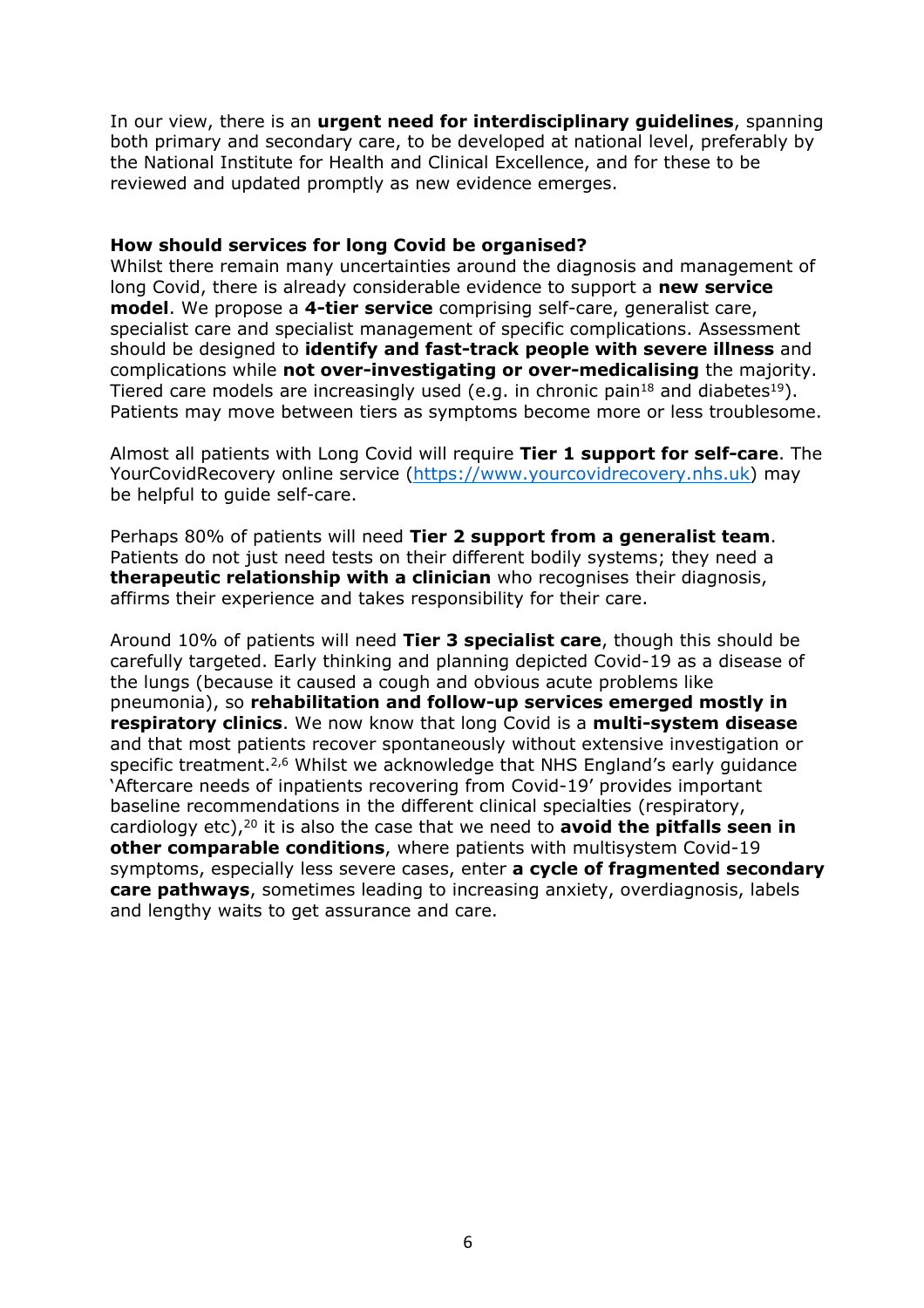

**Figure: Suggested tiered approach for a long Covid service**

The 1% of patients requiring **Tier 4 care for specific complications** should be readily identified by either GPs or specialist clinicians on the basis of acute (perhaps red-flag) symptoms.

In sum, we need to **retain specialist respiratory rehabilitation** for survivors of acute Covid-19 pneumonia but also supplement this with a new tier of **generalist**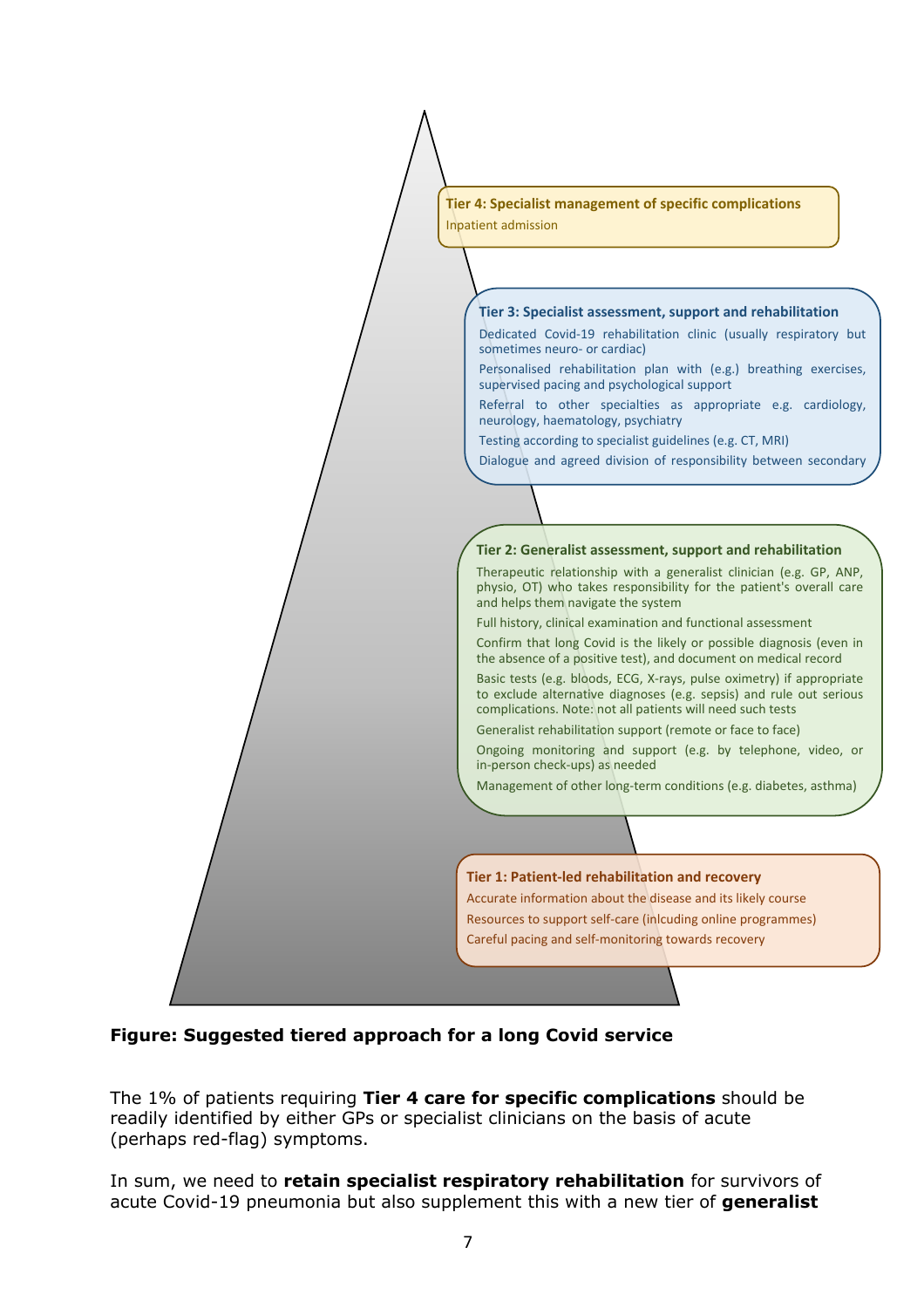### **(ideally, primary care based) rehabilitation and follow-up services**, and provide **resources and support for self-care**.

# **What is needed to support a tiered long Covid service?**

On the basis of the estimates in the previous section, to deliver these services, for every Clinical Commissioning Group population of 225,000, new-blood staff would be needed as follows:

- One FTE physiotherapist or equivalent (see below)
- One FTE occupational therapist
- One FTE consultant-grade clinician (e.g. sessions divided between respiratory physician, GP or advanced nurse practitioner, liaison psychiatry, rehabilitation specialist, pain specialist)
- One FTE social support (e.g. sessions divided between social prescriber, health coach, community link worker as appropriate locally) – this workforce may be linked to the new NHS Personalised Care Institute (https://www.england.nhs.uk/personalisedcare/supporting-health-and-carestaff-to-deliver-personalised-care/personalised-care-institute/) being established to train social prescribers
- Administrative support

Given that effective long Covid management will span both primary and secondary care, **integrated care pathways** will be essential. Such services are already in development.21 However, primary care services are already stretched to breaking point and **GPs in particular are unlikely to have the capacity or the appetite** for setting up and running a new service. **New resource, and a new workforce** (perhaps drawn mainly from advanced nurse practitioners, physiotherapists and occupational therapists) is essential.

One potential source of appropriately-trained personnel for community rehabilitation clinics could include **First Contact Practitioners** (https://firstcontactpractitioner.org.uk/how-does-fcp-model-work-with-pcns/) – physiotherapists with general community and rehabilitation training – who are being trained currently to support Primary Care Networks. Those placed to provide non-medical approaches to care, such as **Social Prescribers**, may help some patients to adapt their lifestyles and address their physical and mental health needs. Patients may also benefit from financial advisers, Citizens Advice Bureau, and faith-based support.<sup>1</sup>

In addition to the individual components of the service, clear and efficient lines of referral between the components are crucial. A **'virtual ward' model** may be a useful technological infrastructure, particularly since many patients will have been managed on virtual wards in the acute phase.

**What research is being done – and what additional research is needed?** There are three main kinds of research currently happening on long Covid:

a. **Retrospective or prospective collection of routine data** – e.g. respiratory consultants who run rehabilitation clinics for post-acute Covid-19 are analysing 3-month and 6-month follow-up data. This research is mostly unfunded (undertaken by NHS clinicians) and descriptive (i.e. it will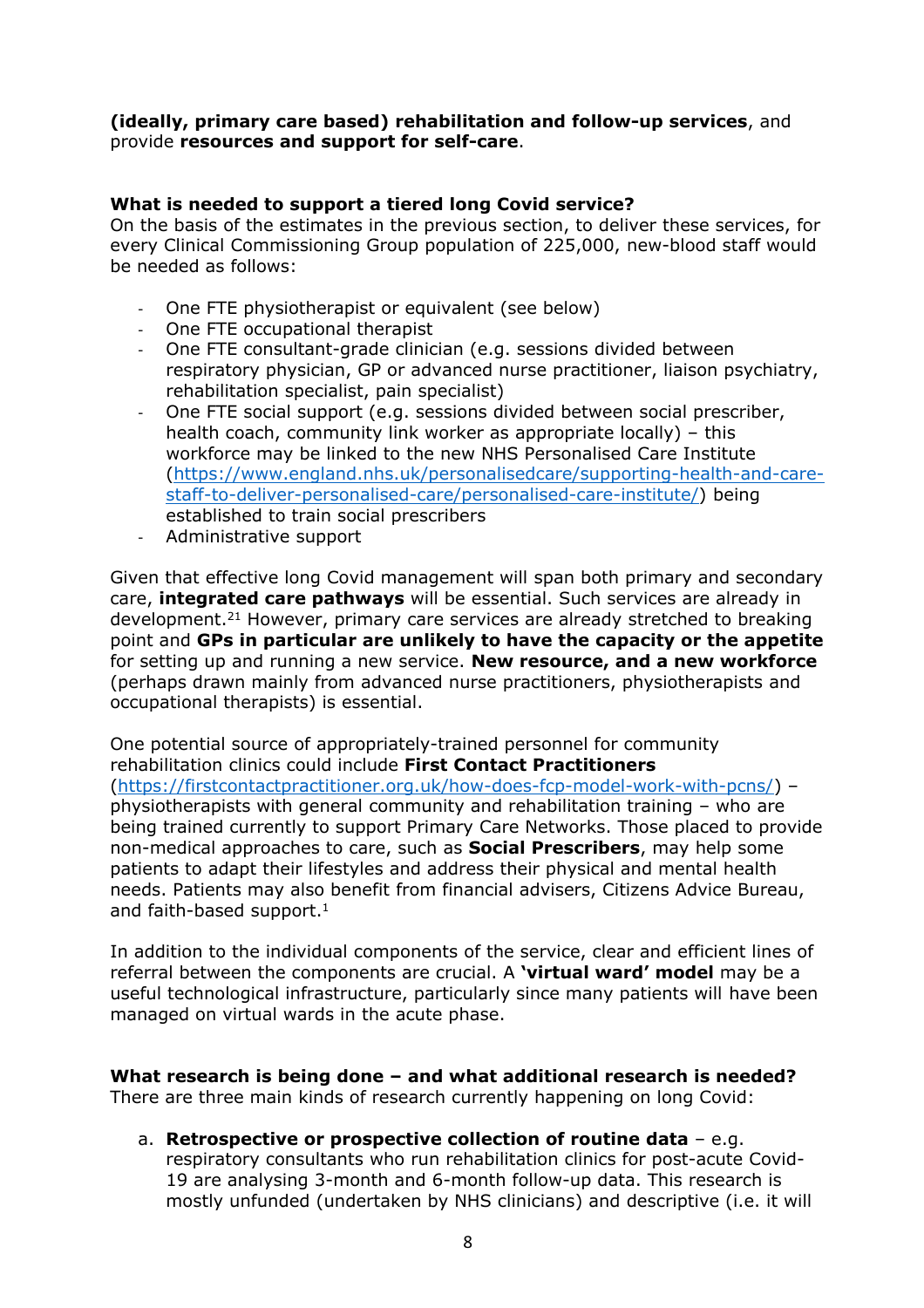give a useful estimate of case mix and the clinical course of post-acute Covid-19 but was not set up to test particular hypotheses). It's hard to know how much of this kind of research is going on in the NHS, or what the quality of completed studies will be like.

- b. **Prospective, independently funded research studies of particular cohorts of patients**. For example,
	- o The PHOSP ('post-hospitalisation') study (www.phosp.org), led from the University of Leicester and funded by UK Research and Innovation and National Institute for Health Research (NIHR), is *"a long term research study to recruit 10,000 patients who have been hospitalised with COVID-19. Over the course of a year, clinical assessments will track patients to gain a comprehensive picture of the impact COVID-19 has had on longer term health outcomes across the UK."*
	- o COVERSCAN (https://coverscan.com), funded by Innovate UK and EU Horizon 2020, seeks to map organ damage in patients with Covid-19 using serial MRI scanning.
	- o University College London is leading the UK arm of an International Observational Study of Outpatients with SARS-CoV-2 Infection in adults who were not hospitalised, to estimate the rate of disease progression for adults who seek testing and test positive for SARS- $C_0V-2$

(https://www.ucl.ac.uk/global-health/research/zresearch/international-sars-cov-2-infection-observational-study-icos).

c. **Qualitative and mixed-method research**. A number of smaller studies are using mainly or exclusively qualitative methods to capture the patient experience and understand the challenges for organisation and delivery of services. For example, Remote by Default, a multi-partner study led from the University of Oxford, is exploring service provision for patients with both acute and chronic Covid-19 (https://www.phc.ox.ac.uk/covid-19/projects/remote-by-default-care). We have interviewed over 100 patients with Covid-19 for that study so far.

We have identified the following priority areas for new research:

- a. **Studies of risk factors and upstream causes**. The weakest section of this report in terms of published evidence is probably the question of what predisposes a person to develop long Covid (and what could protect people from developing it). Basic science research is needed to understand the underlying causes of Long Covid, how it differs from other post-viral conditions such as Chronic Fatigue Syndrome, and what predisposing factors may predict the likelihood of developing it (eg: genetic or metabolomic studies).
- b. **Prospective observational cohort studies of the clinical course of long Covid in non-hospitalised patients**. The PHOSP study has been well-designed but arguably has overly restrictive inclusion criteria, since 90% of patients with Covid-19 were never hospitalised and many (perhaps the majority) never had a positive swab. PHOSP will miss most of the patients in the long Covid support groups, for example. The Society of Rehabilitation Medicine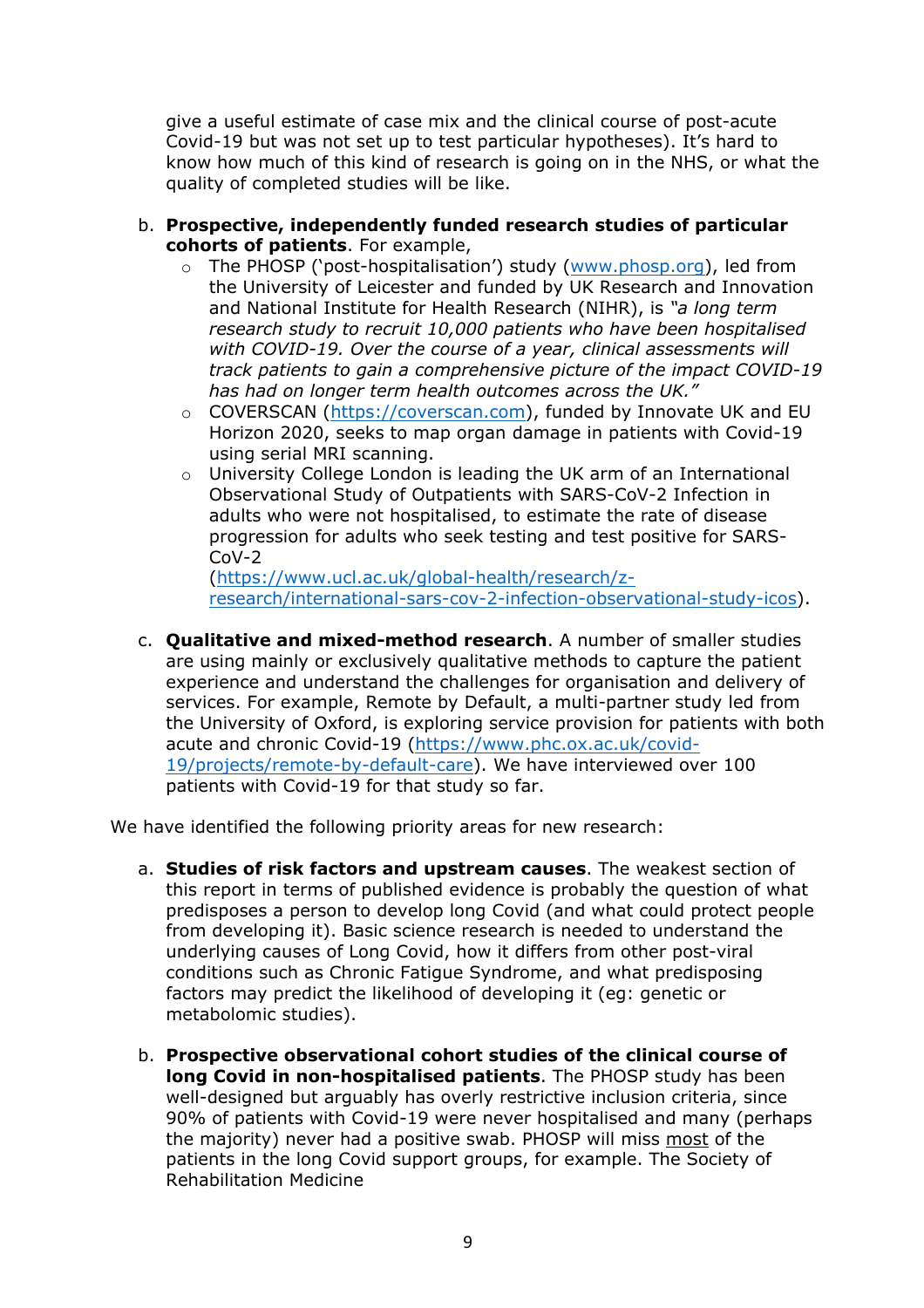- c. **Intervention studies**. Long Covid rehabilitation clinics are likely to be an ideal setting for clinical trials of different interventions (e.g. different kinds of breathing exercises, different treatments for fatigue and for pain).
- d. **Studies of optimising the service model**. Quality improvement and codesign studies could refine and improve the outline model of tiered care described above. The role of virtual services could be explored as part of this work.
- e. **Studies of how disadvantage impacts long Covid**. A condition that leads to inability to work is likely to have a disproportionate impact on the poor and disadvantaged (e.g. without full employment benefits, living in poor housing and with low health, digital and system literacy). A major finding in our qualitative research was the amount of work the patient needs to do to secure a diagnosis and a treatment package. The less articulate (including limited English speakers) and less well-connected are likely to be missing out on care. In some cases, long Covid in a family breadwinner will have major impacts (e.g. eviction, repossession).

# **Conclusion**

We welcome the Select Committee's interest in long Covid, which is affecting tens of thousands of people across the country. There is something of a paradox that the services which were established to respond to acute Covid-19 are ill-suited to the assessment and management of this chronic, variable and fluctuating condition which needs ongoing care and support tailored to the patient's particular needs. Whilst the evidence base on this new condition is relatively sparse, we already know enough to improve current services. High on the priority list are interdisciplinary guidelines and a programme of research which incorporates basic science, epidemiology, health services research and the social sciences.

*23 September 2020*

# **References**

- 1. Greenhalgh T, Knight M, Buxton M, Husain L. Management of post-acute covid-19 in primary care. *bmj.* 2020;370.
- 2. Arnold DT, Hamilton FW, Milne A, et al. Patient outcomes after hospitalisation with COVID-19 and implications for follow-up; results from a prospective UK cohort. *medRxiv.* 2020.
- 3. Assaf G, Davis H, McCorkell L, et al. An Analysis of the Prolonged COVID-19 Symptoms Survey by Patient-Led Research Team. *Patient Led Research (https://patientresearchcovid19com/)* 2020.
- 4. Carfì A, Bernabei R, Landi F. Persistent Symptoms in Patients After Acute COVID-19. *JAMA.* 2020;epub ahead of print. Accessed 24th July 2020 at doi:10.1001/jama.2020.12603.
- 5. Goërtz YM, Van Herck M, Delbressine JM, et al. Persistent symptoms 3 months after a SARS-CoV-2 infection: the post-COVID-19 syndrome? *ERJ Open Research.* 2020.
- 6. COVID Symptom Study. *How long does COVID-19 last? (blog).* London: Kings College London. Accessed 21st June 2020 at